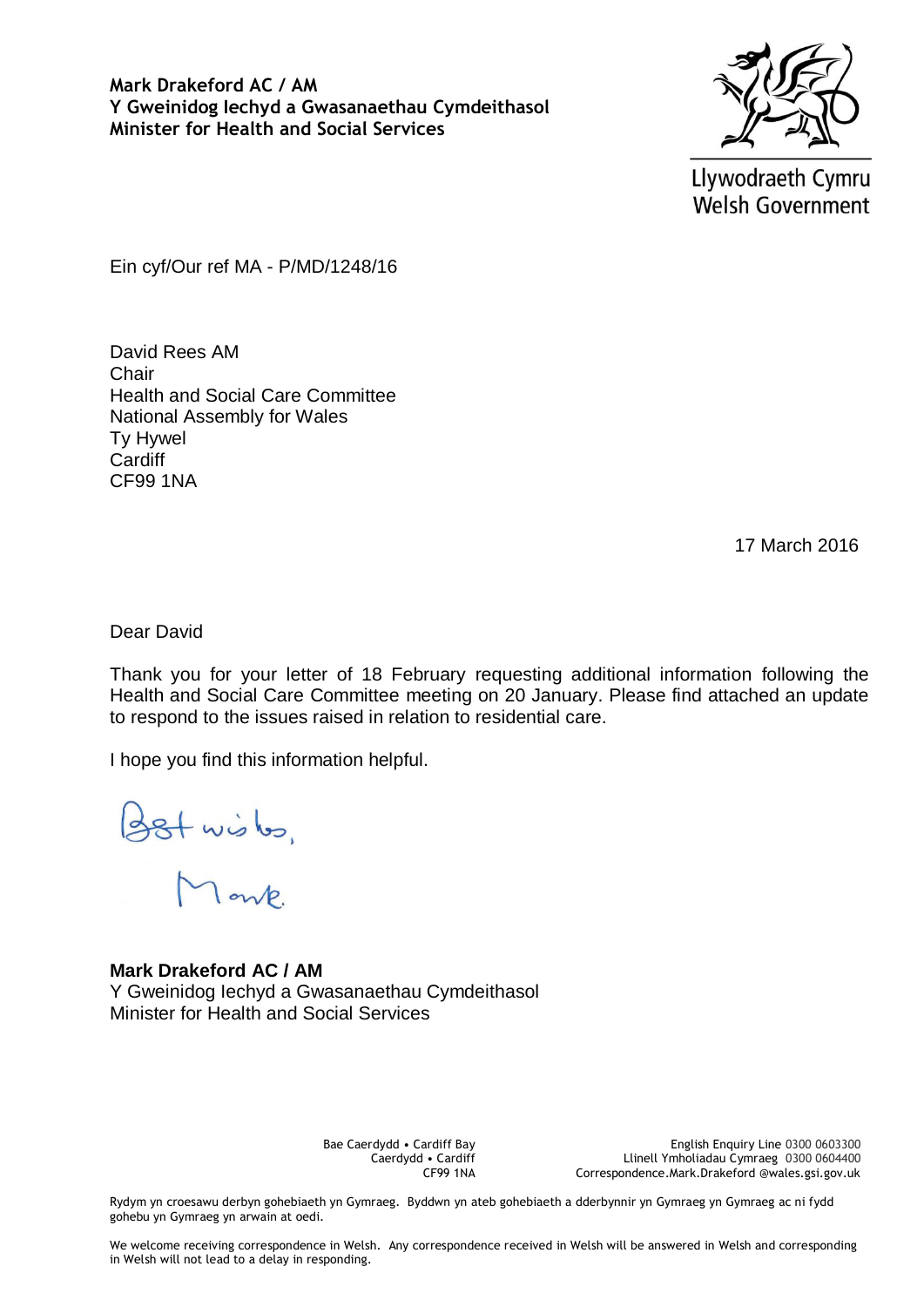## **Response to issues raised by the Health and Social Care Committee in relation to residential care**

## **Issue 1**

The Committee recommends the Welsh Government, the Commissioner and others ensure future assessments of progress and statements of assurance are evidenced in a more transparent manner. This will enable the Committee's successor and the public alike to identify more clearly the basis upon which assurances are being given.

# **Response**

The Care Homes Steering Group has responsibility for oversight and ensuring delivery in relation to the recommendations in the report by the Older People's Commissioner (OPC). It has been agreed that quarterly updates on progress will be prepared. There is a representative from the Commissioner's office on the Steering Group and the Commissioner will be provided with regular updates. Updates provided to date have been published on the OPC's website.

The Commissioner's recommendations have also been incorporated in a number of projects being taken forward by Care and Social Services Inspectorate Wales (CSSIW). This includes the introduction of new inspection frameworks and on line data collection from services. Data captured and collated will enable CSSIW to report on key recommendations made by the Commissioner.

The national social services outcomes framework will also provide us with information on whether care and support services are meeting people's needs and improving well-being.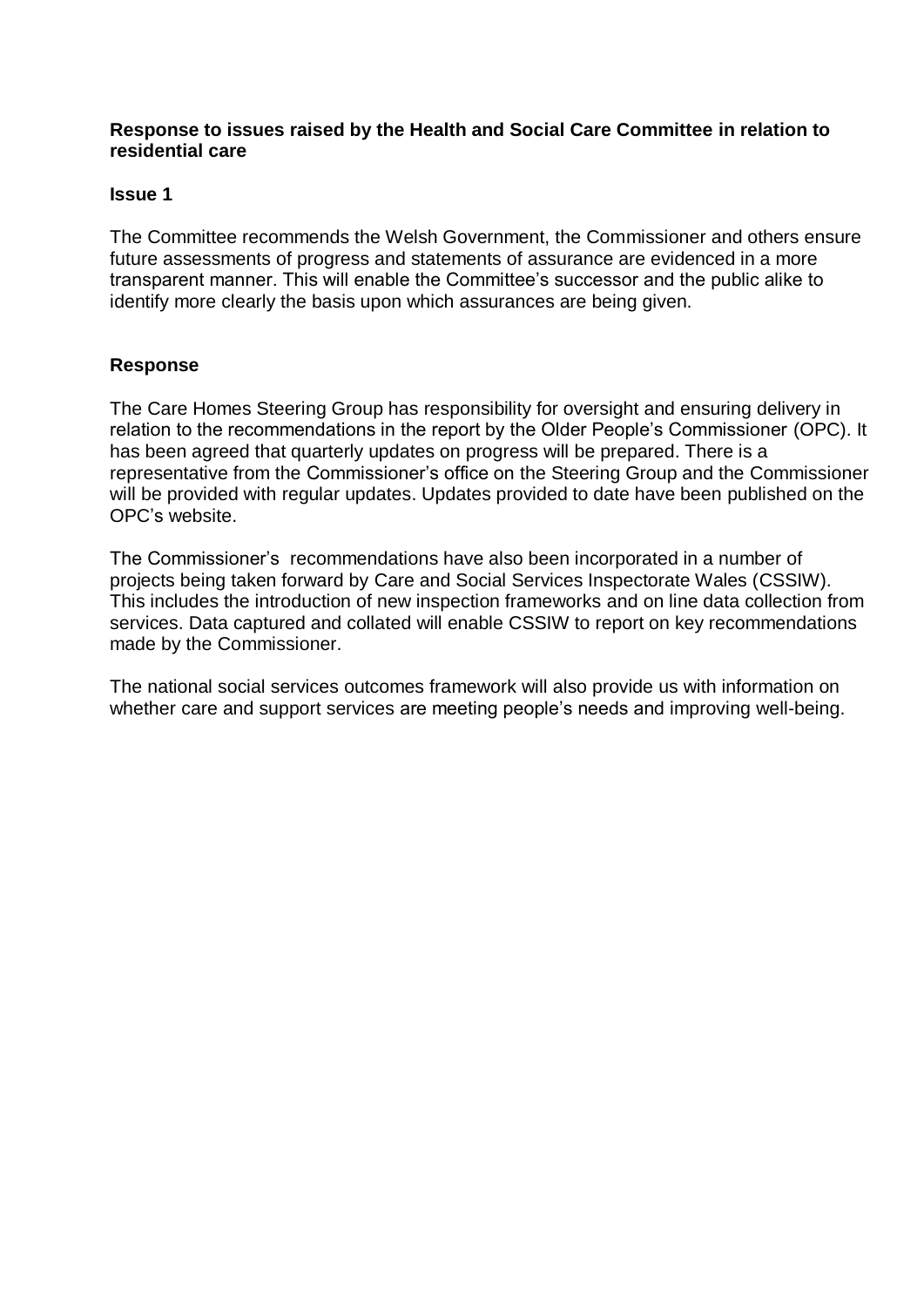The Committee reiterates the importance of access to independent advocacy services. It recommends the Welsh Government, local authorities, and health boards work together to secure appropriate and sustainable funding for independent advocacy services across Wales. It requests a view from the Minister on the Commissioner's concerns about the Code of Practice relating to advocacy emanating from the Social Services and Well-being (Wales) Act 2014.

# **Response**

Our approach is to embed people's rights and entitlements to advocacy, including independent professional advocacy, as an inherent consideration when exercising duties and functions under the Social Services and Well-being (Wales) Act. It is built around the distinct duties to ascertain people's views, wishes and feelings and provide support to enable people to participate in decisions that affect them; to have voice and control as a genuinely equal partner in their interactions with professionals. Our codes specify the process must ensure people are empowered to express their needs and are able to participate fully as equal partners. This must include enabling an individual to indicate they want to have someone sitting alongside them when weighing up options and making decisions about their well-being outcomes

Advocacy is a principle specified in each of the accompanying codes of practice. The codes specify clearly it is open to any individual to exercise choice and to invite any advocate to support them in expressing their views, wishes and feelings. Work is continuing to develop and build effective advocacy services in a measured and sustainable way to ensure the support people receive is of an appropriate quality and utilises feedback to inform improvement. The codes reinforce local authorities and health boards must:

- assess, as part of their population needs assessment, the range of advocacy services in their area and secure and promote their availability as part of their portfolio of preventative services;
- consider how joint commissioning arrangements can contribute to the delivery of value for money for commissioners and sustainability for providers; and
- ensure individuals who may require, or benefit from, advocacy services are aware of, and able to, access it including in accessible appropriate formats capable of reaching the hardest to reach.

The Commissioner has been an integral partner on the technical working group which coproduced the code of practice on advocacy. The Commissioner's continued participation in the further development of advocacy services including through the Regulation and Inspection of Social Care (Wales) Act 2016 is welcomed.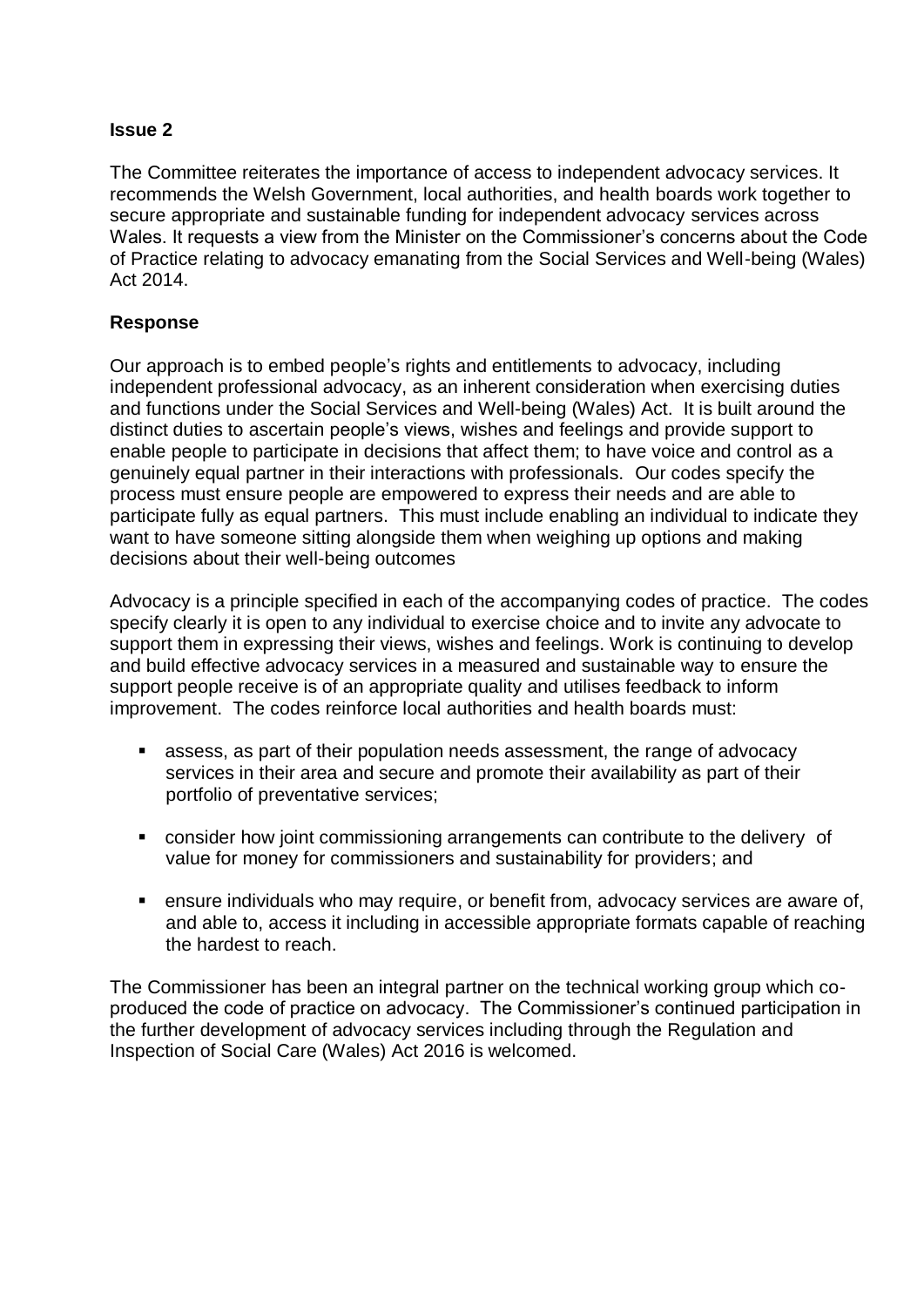The Committee recommends the Welsh Government ensure the voices of residents in care home settings are heard. It believes all mechanisms available – including the use of lay assessors – should be utilised to ensure those running, regulating and inspecting residential care services have a clear understanding of daily life in a care home. The Committee requests further clarification from the Welsh Government on the means by which it envisages the voice of residents being heard in the regulation, inspection and running of residential care services.

# **Response**

Empowering people and ensuring they have voice and control over their care and support is at the heart of the Social Services and Well-being (Wales) Act. The Regulation and Inspection of Social Care (Wales) Act also places clear requirements on the Care and Social Services Inspectorate Wales (CSSIW) and Social Care Wales (SCW) to work closely with the public in the execution of their respective responsibilities. For CSSIW, it includes publishing a statement of policy which addresses the involvement of the public in inspections and the involvement of carers in the exercise of its regulatory functions and to report on how it has achieved it in its annual report. For SCW, it includes publishing a statement of its policy with respect to involving the public and social care workers in the exercise of its functions. The published statements of policy will be laid before the National Assembly for Wales.

I have published a written statement about the approach to implementing the Regulation and Inspection of Social Care (Wales) Act and the development of subordinate legislation. Regulations made under Section 27 of the Act will place requirements on service providers as to the standard of care and support they provide and the importance of the well-being of the individual receiving those services. This will include the arrangements for engaging with, and listening to, those people receiving services.

The use of 'lay assessors' was discussed during the scrutiny of what was then the Bill. I continue to hold the view that creating a new professional class of lay assessors will be unnecessarily restrictive and will not achieve the democratisation of the inspection process which we all desire.

The good practice workstream of the Care Homes Steering Group will be developing a welcome pack for all residents. This will set out what their expectation should be in terms of what services and support is offered, how they can best access this and what their rights as a resident are.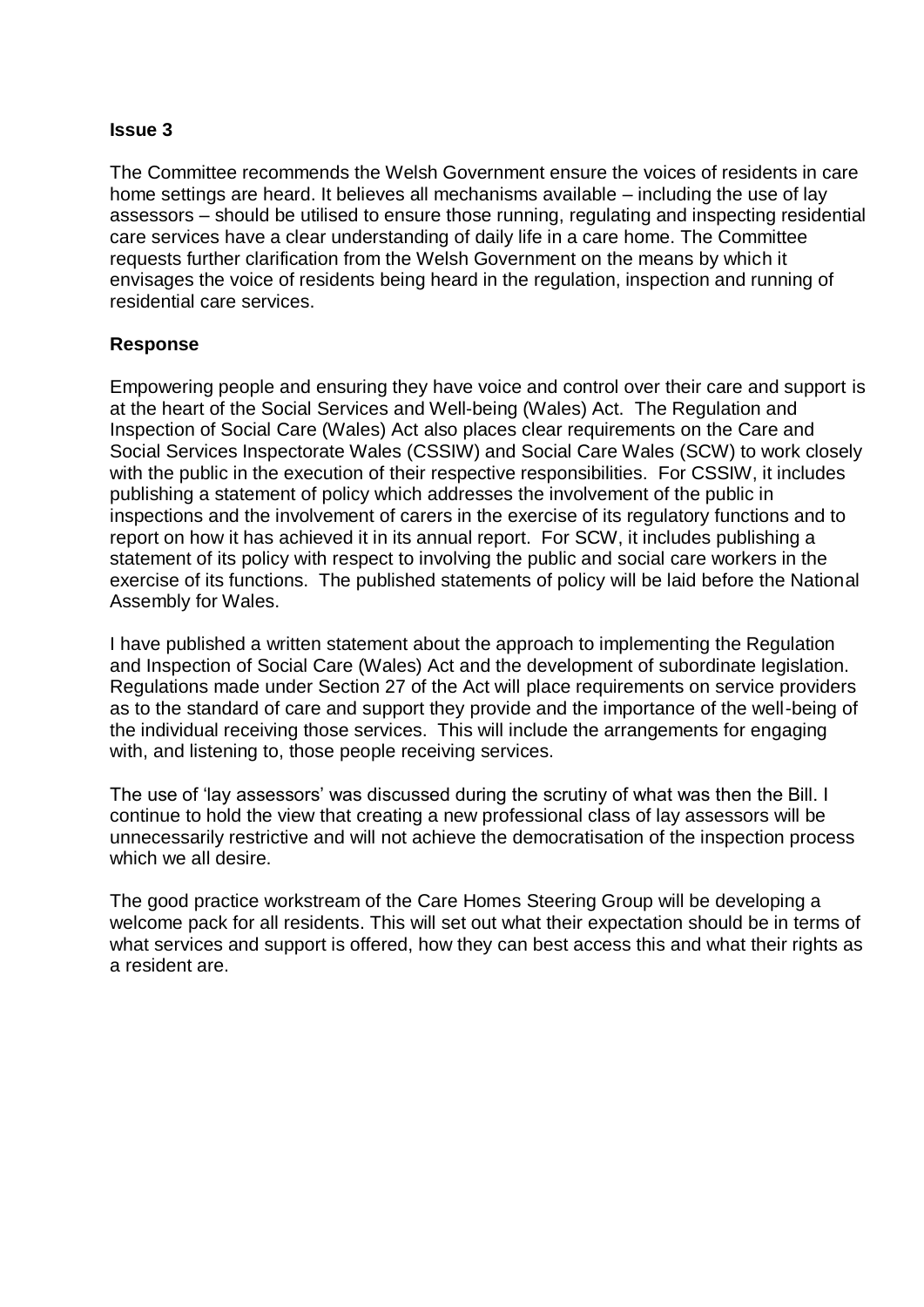The Committee notes the potential benefits a future piece of legislation of this kind could provide in terms of empowering older people. The Committee agrees with the Commissioner ensuring legislation is meaningful to those it affects, both older people and the duty bearers, is important. It further agrees wide consultation with relevant groups should be undertaken when progressing this piece of work of care homes.

## **Response**

Empowering people is at the heart of the Social Services and Well-being (Wales) Act. One of the intentions of the Regulation and Inspection of Social Care (Wales) Act is to ensure services are delivered in a way which focus on the well-being of individuals receiving care and support.

We know the number of older people in Wales is growing. The Welsh Government's Strategy for Older People (Phase 3 Living Longer Ageing Well) recognises the discrimination and disadvantage older people can face. Wales was the first country to adopt a Declaration of Rights of Older People, which sets out the rights of older people living in Wales. The Declaration was designed to enable older people to understand their rights and how they relate and give access for redress to current equality and human rights laws for older people living in Wales. It will help those responsible for the development and delivery of public services, by making clear how they can support and engage effectively with older people across Wales.

The future legislative programme will need to be agreed by the next government.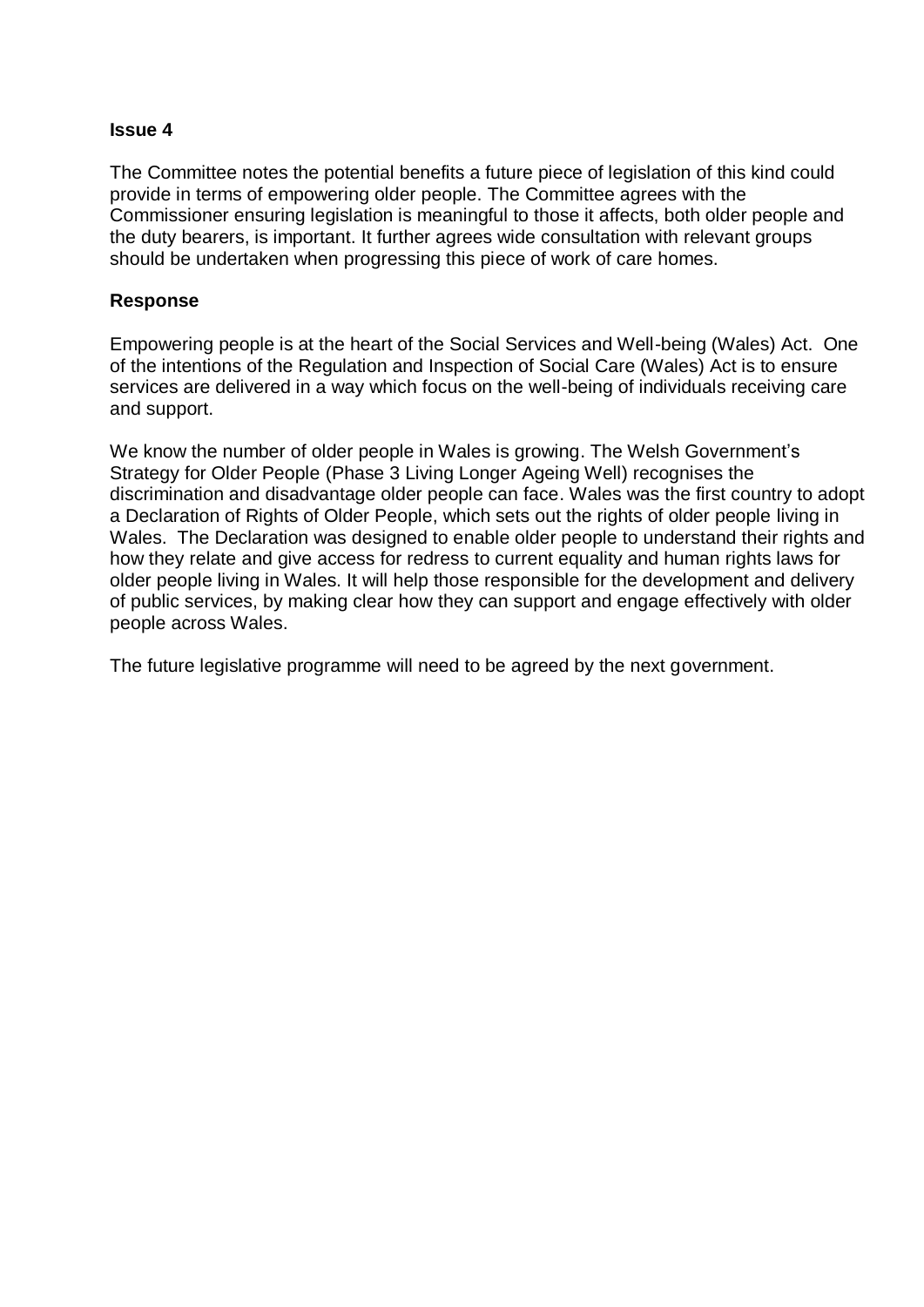The Committee welcomes work will be undertaken to map the existing training provision and consideration of existing research to address variations. The Committee notes this will be an evolving process and time will be needed to identify the most appropriate form of training to meet all needs. Nevertheless, it believes this work needs to be undertaken with pace. To ensure the training addresses the identified issues, continual evaluation from the perspective of those providing - and those in receipt of - care will be required. The Committee recommends the Welsh Government ensure mandatory dementia training is included within the wider package of training.

## **Response**

Despite constrained budgets, we have maintained our substantial commitment to funding social care training across the sector. This amounts to a grant of £8.4 million, to which local authorities add 30%. This money helps to fund training set out in regional learning and development plans developed by the sector, for the sector. A mandatory induction training package exists for social care workers and this can now lead to an identified induction qualification.

The Care Council for Wales has undertaken an in-depth survey to find out more about the characteristics, motivation and views of a workforce that makes up the largest proportion of care workers in Wales. It has also commissioned a learning framework and resource for social care workers working with those affected by dementia. The Care Council for Wales will change into Social Care Wales from April 2017. Social Care Wales will have an expanded remit and resources to drive service and workforce development. Consideration will be given to any changes in relation to mandatory and other training for the workforce. It will also have expanded powers to regulate the training of social care workers where it has concerns about the quality of training.

The Welsh Government has provided £5.59 million funding to the Alzheimer's Society's Dementia Friends campaign for the past year, and further funding has been confirmed through the sustainable social services third sector grant.

Our new dementia care link nurses will also be able to provide advice to care homes on how people with dementia can be supported including advice on specific adaptions and adjustments that would make a difference to the day to day lives of people with dementia.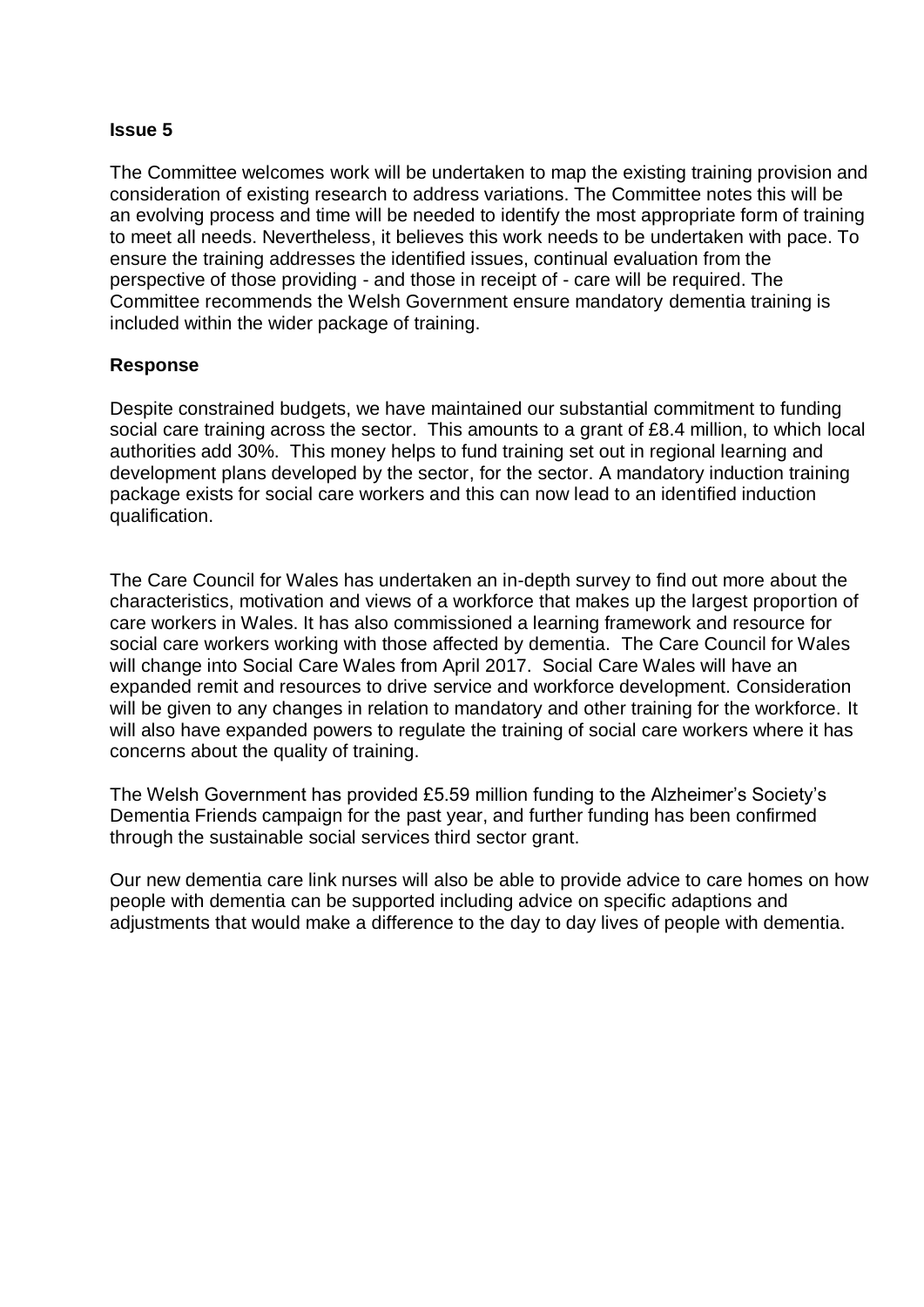The Committee recommends the Welsh Government drives with vigour and pace the changes needed to ensure the fundamentals of care agenda is embedded in care home settings. The Committee requests further information about how the Welsh Government will work with the Commissioner to achieve her requirement for action in relation reporting on fundamentals of care in nursing care homes.

## **Response**

Between 2009 and 2014, the Welsh Government called on each health board to publish an annual Fundamentals of Care audit which consisted of an operational audit, patient experience survey and a staff survey. In 2013 and 2014, the audits were extended into community settings with the intention of including care homes in future audits.

This requirement changed in 2015 as a consequence of the development of the new Health and Care Standards which were published in April 2015. This followed the Ministerial review of the 26 standards for health services in Wales (Doing Well Doing Better) and the 12 fundamentals of care standards. The new 22 Health and Care Standards place the person at the centre and emphasise the importance of strong leadership, governance and accountability. The new 22 Health & Care Standards also focus on outcomes of care and therefore from 2016, the Welsh Government will no longer be requesting an annual Fundamentals of Care audit from health boards and trusts which has been a report about care processes rather than care outcomes.

The monitoring system for the new standards is currently being developed and a delivery framework which outlines the measurements will be published at the end of March 2016. The Welsh Government has begun work on the implementation of recommendation two of the Flynn report 'In Search of accountability'. This recommendation requires the development of a system where care homes report pressure ulcers into a 'registry' and the information is communicated to the that authorities commission care as well as to the care inspectorate. This work is an important step in the development of a mechanism to monitor the performance of care homes in a key aspect of individual care.

The Care Homes Steering Group has responsibility for oversight and ensuring delivery in relation to the recommendations in the report by the Older People's Commissioner and the Flynn review. There is a representative from the Commissioner's office on the Steering Group and therefore the Commissioner's office will be engaged and involved.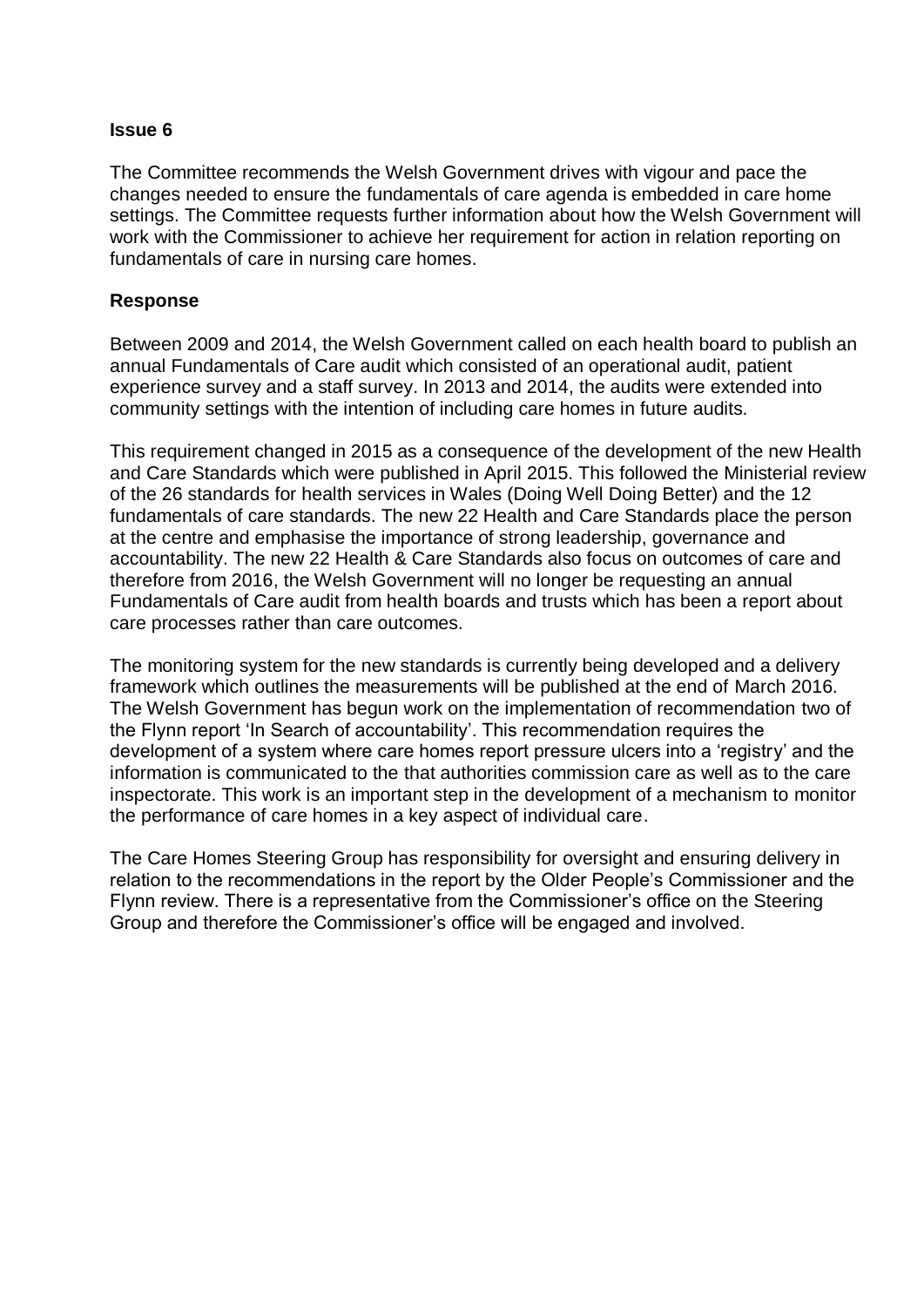The Committee recommends strategic commissioning take place at a scale and pace which will take the sector to the next level of service provision. The Committee requests further information on how the Welsh Government intends to drive progress in this area and the time it anticipates will be needed to deliver this change.

## **Response**

The Social Services and Well-being (Wales) Act places a duty on local authorities and health boards to work together to prepare and publish a population assessment of care and support needs, and support needs for carers. This assessment will ensure there is a clear and specific evidence base to inform a range of planning and operational decisions. The Act also provides a legal framework to promote integration and partnership working more widely. This includes requirements for partnership arrangements, the establishment of regional partnership boards and the use of pooled funds.

New regional partnership boards, established at the health board level, are responsible for ensuring the partner bodies respond to the population assessment. These boards will drive the integration of health and social services, along with other partners, to plan and ensure the delivery of integrated, innovative care and support services to best meet the needs of people. The intention is to improve outcomes and well-being through improved partnership working and to improve effectiveness and efficiency of service delivery.

Over this month, a series of master-classes on strategic commissioning have taken place across Wales. These master-classes were designed to support practitioners to take account of the new duties in the Social Services and Well-being (Wales) Act. These requirements also include the duties to involve people in the design of care and support services as well as promoting alternative delivery models.

The National Commissioning Board will also be working with commissioners to develop an integrated approach to commissioning services from care homes in preparation for the development of formal partnerships and pooled budgets from April 2018 to meet the requirements of the Social Services and Wellbeing (Wales) Act 2014. The Commissioning Board will be working with commissioners and providers to develop an outcome focused approach to commissioning. This will involve a change to specifications and contracts.

I am setting up a National Partnership Board to complement and engage with the regional boards. I expect the boards to drive the integration agenda as well as being a forum in which good practice can be shared. As a first step, I will be particularly interested to see how the boards share information (and escalate up to the National Board) on how the shift to preventative services is being managed across Wales.